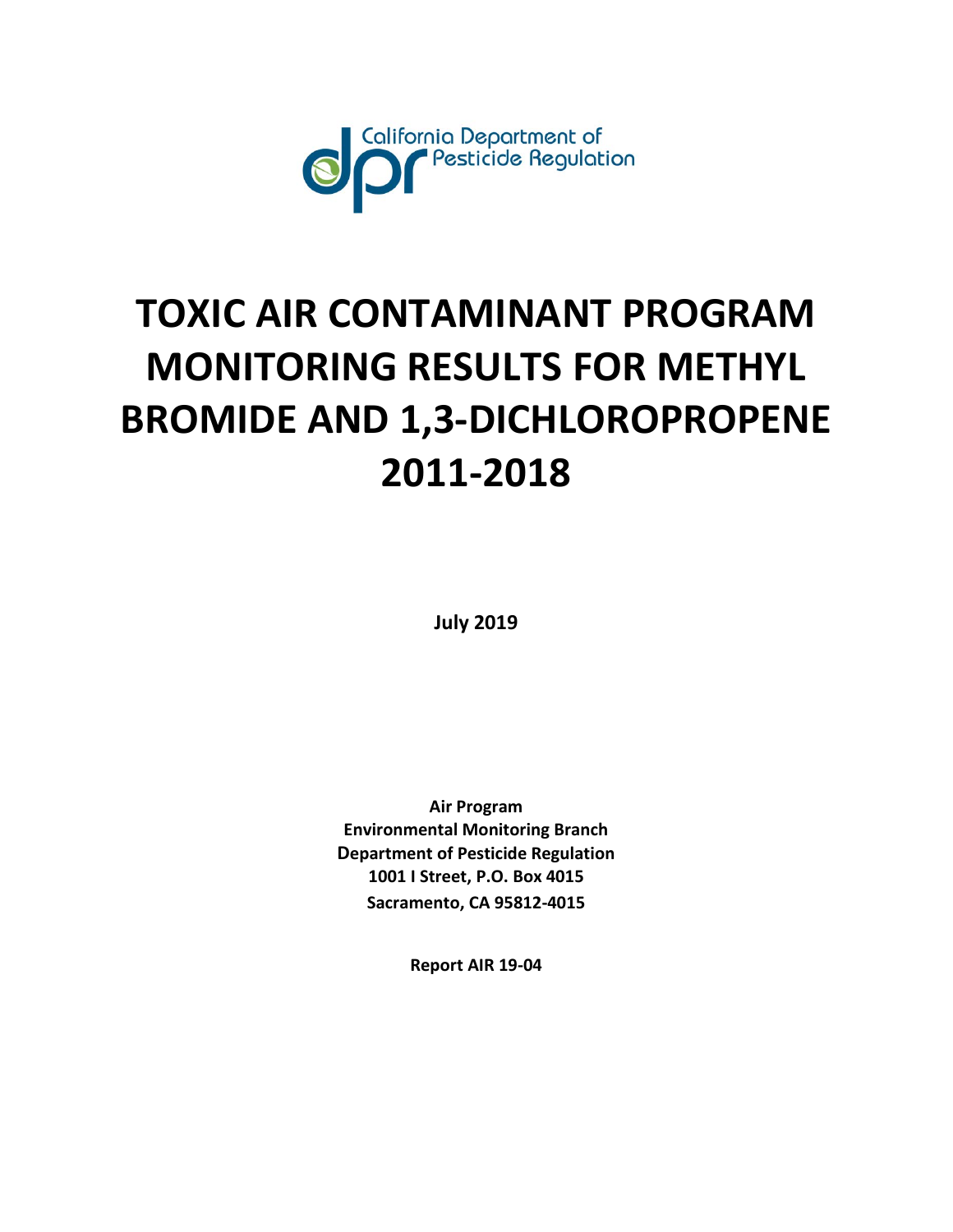## **PERSONNEL**

DPR personnel assigned to this project include:

Project lead: Kenneth D. King

Field Coordinator: Christopher Collins

Project Supervisor: Minh Pham

This project is under the overall management of Edgar Vidrio, Environmental Program Manager, (916) 323-2778, Edgar.Vidrio@cdpr.ca.gov.

## **ACKNOWLEDGEMENTS**

The authors wish to thank the reviewers whose unique perspectives and experiences helped ensure the accuracy and readability of this report. We gratefully acknowledge the staff of DPR and cooperating federal, state, local, and private agencies for contributing to our continued efforts with ambient air sampling.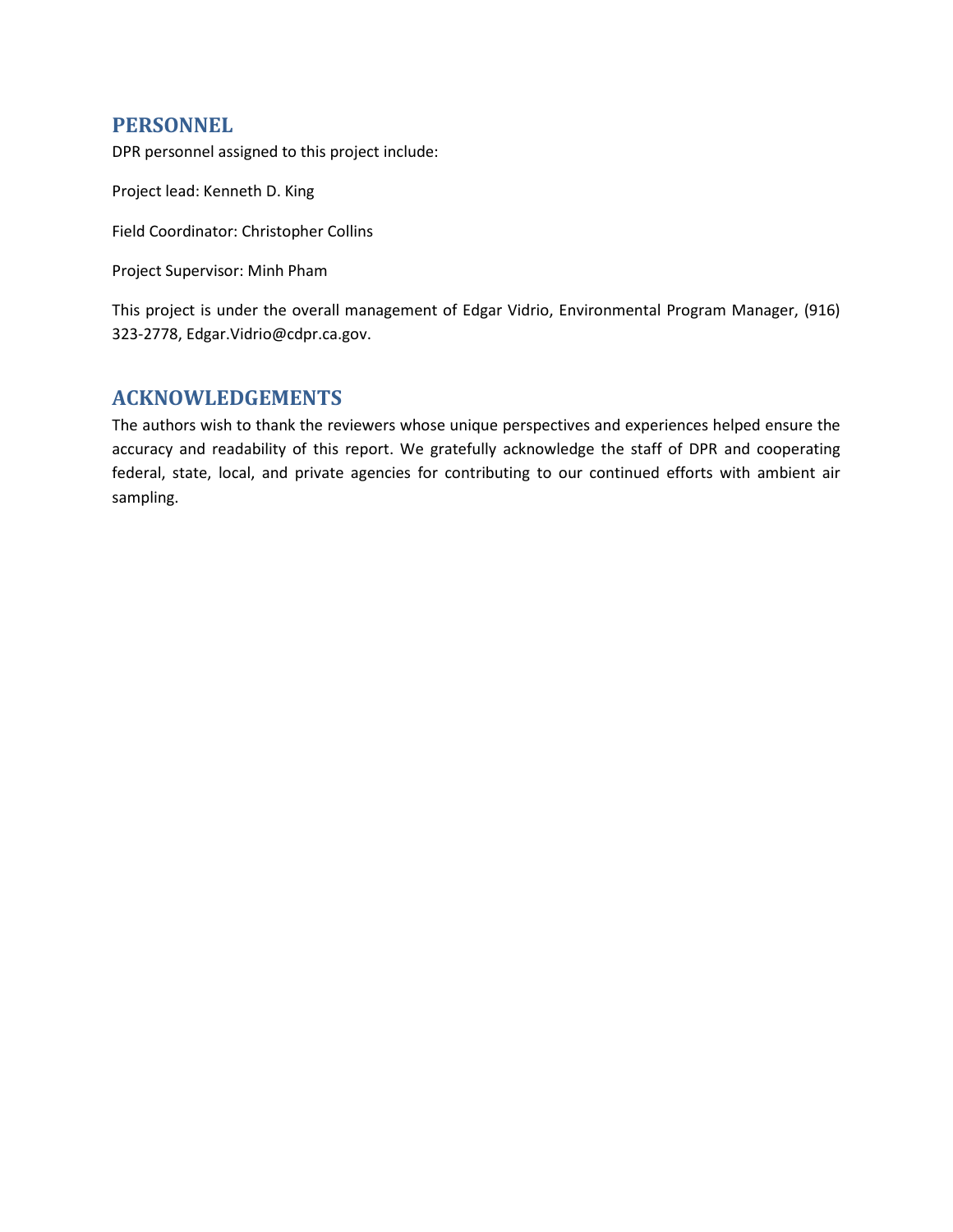# **INTRODUCTION**

In September 2010, as part of the California Department of Pesticide Regulation's (DPR) Toxic Air Contaminant (TAC) Program, DPR submitted a request to the California Air Resources Board (ARB) for monitoring to be conducted pursuant to Food and Agricultural Code section 14022(c) for methyl bromide (MeBr) and [1](#page-2-0),3-dichloropropene (1,3-D) pesticides in Oxnard<sup>1</sup>, Santa Maria, and Watsonville. As of 2018, the only monitoring location remaining in the TAC program was Oxnard as the sampling sites in Santa Maria and Watsonville were transitioned into DPR's Air Monitoring Network (AMN) in 2017. Monitoring at the Oxnard monitoring location began in October 2011 and remained in operation as a TAC site until August 14, 2018 when it was also transitioned into DPR's AMN, which monitors for a greater number of pesticides and pesticide breakdown products than those included in the TAC monitoring.

This report includes results for 1,3-D and MeBr monitoring from Oxnard for the 2010-2018 calendar years.

# **MATERIALS AND METHODS**

# **Air Sampling Equipment**

Air samples were collected using a Tisch Environmental® 3–Channel Canister Sampler (TE-323). The sampler was automated to collect a 24-h air sample into a SilcoCan® 6-liter (6-L) canister (Restek cat. # 24142) pre-evacuated to a pressure of -30"Hg. Air sample collection occurred once per week. Sample collection would automatically commence at 00:00 (midnight) and would automatically be terminated at 23:59 of the sampling day. Bios Defender 530® or DC-Lite® flow meters were used to check the flow rate at the start of the sampling period.

A total of 450 valid air canister samples from October 10, 2010 to August 14, 2018 were collected for Oxnard. Canister air samples were analyzed for 1,3-D and MeBr. Canister samples were transported by vehicle to the ARB Organics Laboratory Section (OLS) laboratory in Sacramento for analysis.

# **Analytical Methods**

l

Air canisters were analyzed for MeBr and 1,3-D using the method described in ARB (2000). This gas chromatographic method utilizes an automated sample concentrator, capillary gas chromatography, and ion trap mass spectrometry. ARB's OLS laboratory reports measured air concentrations in relation to an established analytical reporting limit (RL), which is the lowest concentration of a pesticide (analyte) that a chemical method can reliably detect. The laboratory determined the RL for each analyte by analyzing a standard at a concentration with a signal to noise ratio of 2.5 to 5[. Table 1](#page-3-0) lists the analytical limits for each analyte.

<span id="page-2-0"></span><sup>&</sup>lt;sup>1</sup> Sampling site was moved from Camarillo to Oxnard on October 24, 2011.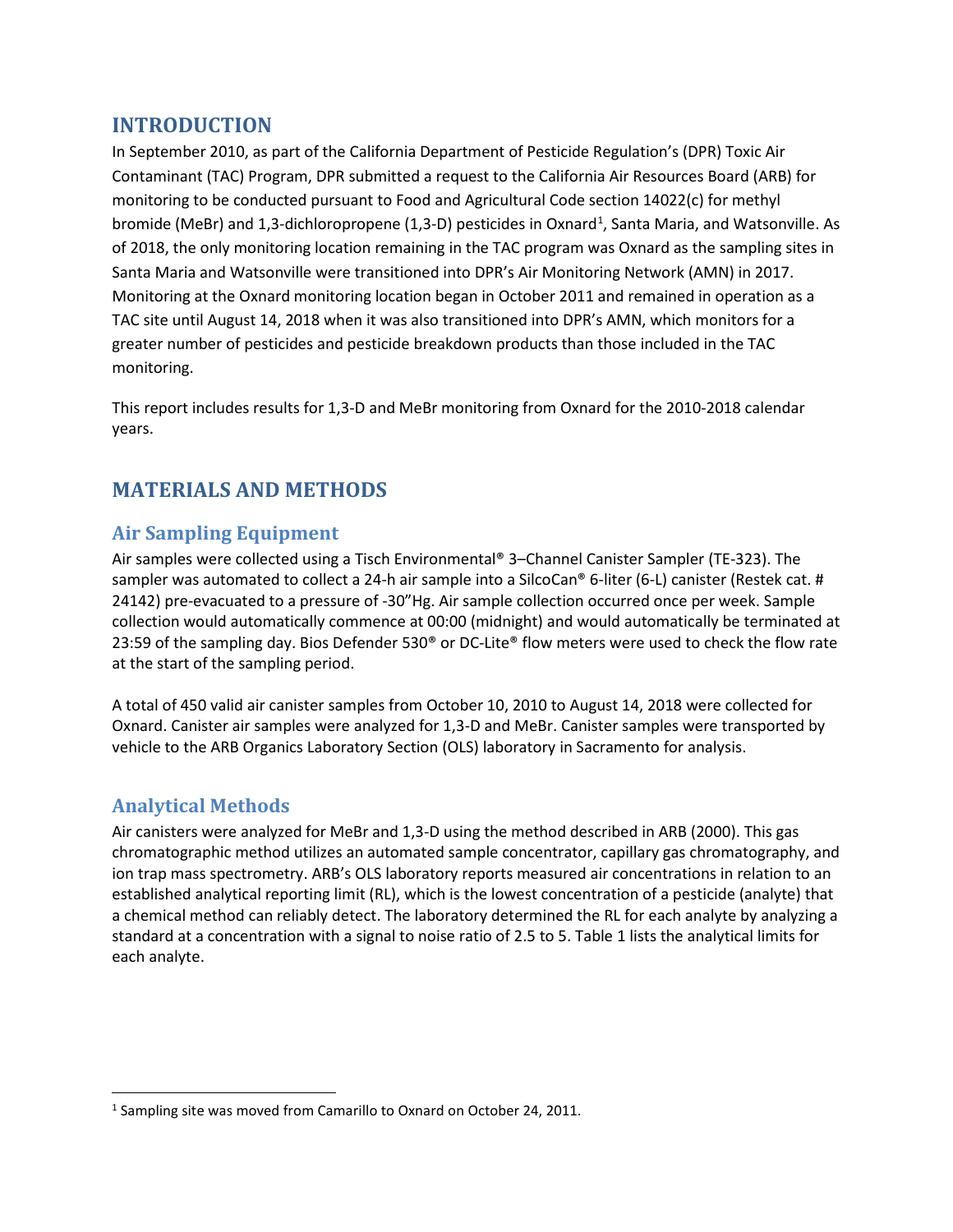#### **Table 1. Analytical limits for each analyte.**

| Pesticide | Reporting Limit (RL) |
|-----------|----------------------|
| $1.3-D$   | $0.10$ ppb           |
| MeBr      | $0.03$ ppb           |

## <span id="page-3-0"></span>**Health Evaluation Methods**

 No state or federal agency has established regulatory human health standards for pesticides in ambient air (some agencies have developed occupational standards, or site-specific standards). Therefore, DPR, in consultation with the California Office of Environmental Health Hazard Assessment and others established health screening levels or regulatory targets to place the results in a health-based context.

These health screening levels, are based on a preliminary assessment of possible health effects, and are used as triggers for DPR to conduct a more detailed evaluation. A measured air concentration that is below the screening level for a given pesticide would generally not be considered to represent a significant health concern and would not generally undergo further evaluation. A measured concentration that is above the screening level would not necessarily indicate a significant health concern but would indicate the need for a further and more refined evaluation. Health screening levels vary by pesticide and exposure period. For example, the screening level for a 24-h exposure is different than the screening level for a 1-year exposure.

DPR normally establishes a regulatory target after completing a comprehensive risk assessment of a chemical's toxicity and potential exposures. DPR management determines a regulatory target based on its risk assessment, as well as risk assessments from other agencies, pesticide use patterns, potential effects on use of alternative pesticides, and other factors. Regulatory targets are established after a complete assessment of possible health risks and supersede the screening levels. DPR puts measures in place based on the regulatory target to limit exposures so that adverse effects can be avoided. Exceeding a regulatory target does not necessarily mean an adverse health effect occurs, but it does indicate that the restrictions on the pesticide use may need to be modified. Regulatory targets vary by pesticide and exposure period. For example, the regulatory target for a 24-h exposure is different than the regulatory target for a 1-year exposure[. Table 2](#page-3-1) lists the monitoring period, screening level, regulatory target and potential health effects for 1,3-D, while [Table 3 p](#page-3-2)resents these values for MeBr.

**Table 2. Screening levels and regulatory targets for 1,3-dichloropropene.** 

<span id="page-3-1"></span>

| Monitoring period    | Screening level<br>(ppb) | Regulatory target<br>(ppb) | Potential health effect           |
|----------------------|--------------------------|----------------------------|-----------------------------------|
| 1 day                | 110                      | -                          | Body weight change                |
| 90 days              |                          |                            | Tissue damage in nose and<br>lung |
| 1 year               |                          |                            | Tissue damage in nose and<br>lung |
| Lifetime (70-yr avg) |                          | 0.56                       | Cancer                            |

**Table 3. Screening levels and regulatory targets for methyl bromide.** 

<span id="page-3-2"></span>Monitoring period Screening level (ppb) Regulatory target (ppb) Potential health effect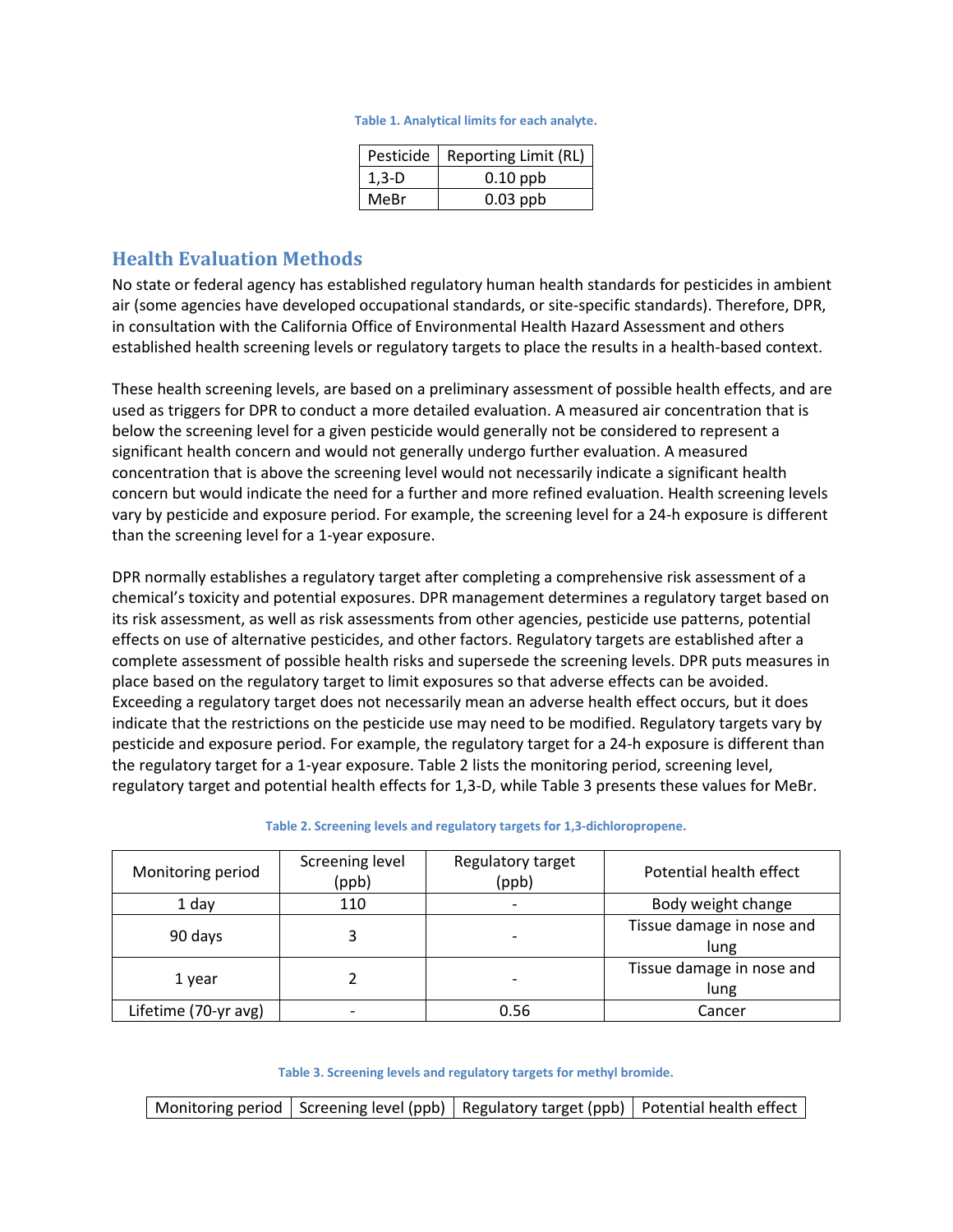| ⊥ dav   | 210 | Brain/nerve damage |
|---------|-----|--------------------|
| 4 weeks |     | Brain/nerve damage |
| vear    |     | Nose tissue damage |

# **RESULTS**

## **Counts and comparison of detections**

 have hovered around roughly 10% of the total possible detections. Detections of MeBr have dropped to zero in 2017 and 2018. These results are detailed i[n Table 4](#page-4-0) for 1,3-D, and i[n Table 5](#page-4-1) for MeBr. A total of 450 valid air canister samples were collected from Oxnard during the 2011-2018 calendar years. Each air canister sample was then analyzed for MeBr and 1,3-D. A total of 900 analyses were performed for Oxnard during the 2011-2018 calendar years. Of the 900 analyses, 786 (87%) contained no detectable amount, while 114 (13%) contained concentrations above the RL. Detections of 1,3-D

<span id="page-4-0"></span>

| Year  | Number of collected samples | Total number of detections | Percent of possible detections |
|-------|-----------------------------|----------------------------|--------------------------------|
| 2011  | 15                          |                            | 0%                             |
| 2012  | 71                          |                            | 9.9%                           |
| 2013  | 70                          | 11                         | 15.7%                          |
| 2014  | 69                          | Δ                          | 5.8%                           |
| 2015  | 62                          | 4                          | 6.5%                           |
| 2016  | 59                          | 4                          | 6.8%                           |
| 2017  | 56                          |                            | 8.9%                           |
| 2018  | 48                          | 3                          | 6.3%                           |
| Total | 450                         | 38                         | 8.4%                           |

**Table 4. Number and percentage of positive samples for 1,3-dichloropropene by year.** 

| Table 5. Number and percentage of positive samples for methyl bromide by year. |  |
|--------------------------------------------------------------------------------|--|
|--------------------------------------------------------------------------------|--|

<span id="page-4-1"></span>

| Year  | Number of collected samples | Total number of detections | Percent of possible detections |
|-------|-----------------------------|----------------------------|--------------------------------|
| 2011  | 15                          | 6                          | 40.0%                          |
| 2012  | 71                          | 19                         | 26.8%                          |
| 2013  | 70                          | 10                         | 14.3%                          |
| 2014  | 69                          | 20                         | 29.0%                          |
| 2015  | 62                          | 13                         | 21.0%                          |
| 2016  | 59                          | 8                          | 13.6%                          |
| 2017  | 56                          |                            | 0%                             |
| 2018  | 48                          | O                          | 0%                             |
| Total | 450                         | 76                         | 16.9%                          |

## **Acute Concentrations**

The acute concentrations for 1,3-D and MeBr did not exceed their respective screening level or regulatory target in 2018 or in any previous year of TAC monitoring at Oxnard. The highest observed 24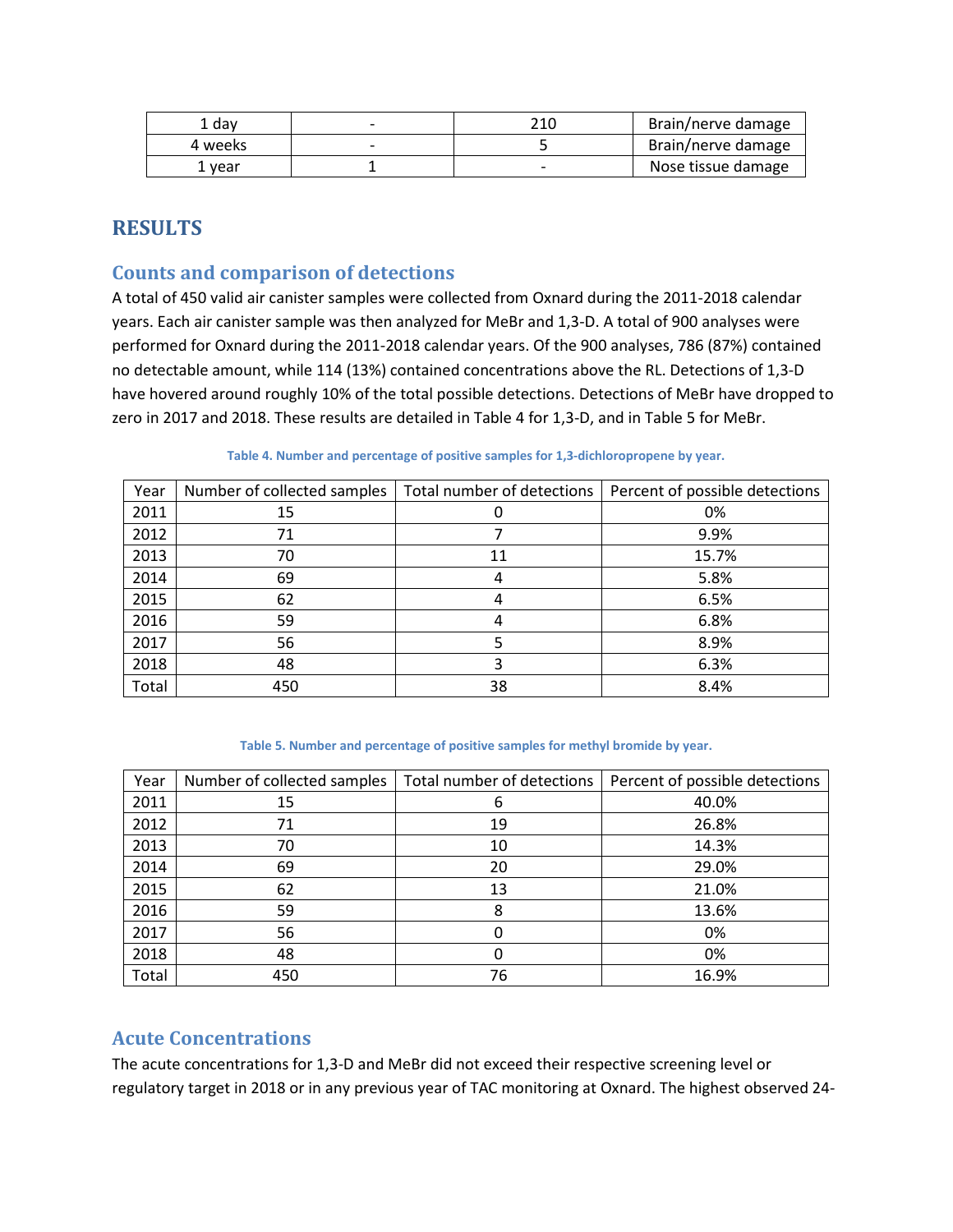hour concentration for 1,3-D was 8.7 ppb and occurred 2015, while a MeBr concentration of 8.7 ppb was the maximum observed 24-hour concentration for that chemical and was observed in 2014. These values are detailed by year for 1,3-D i[n Table 6](#page-5-0) and MeBr i[n Table 7.](#page-5-1)

| Year      | Highest 24-hr Concentration (ppb) | Screening Level (ppb) | Percent of Screening Level |
|-----------|-----------------------------------|-----------------------|----------------------------|
| 2011      | <b>ND</b>                         | 110                   |                            |
| 2012      | 6.4                               | 110                   | 5.8%                       |
| 2013      | 3.0                               | 110                   | 2.7%                       |
| 2014      | 2.2                               | 110                   | 2.0%                       |
| 2015      | 8.7                               | 110                   | 7.9%                       |
| 2016      | 2.9                               | 110                   | 2.6%                       |
| 2017      | 1.2                               | 110                   | 1.1%                       |
| 2018      | 0.4                               | 110                   | 0.3%                       |
| 2011-2018 | 8.7                               | 110                   | 7.9%                       |

<span id="page-5-0"></span>**Table 6. Highest 24-h air concentrations, acute screening level, and percent of acute screening level for 1,3-dichloropropene by year.** 

#### <span id="page-5-1"></span>**Table 7. Highest 24-h air concentrations, acute regulatory target, and percent of acute regulatory target for methyl bromide by year.**

|           | Highest 24-hr Concentration | <b>Regulatory Target</b> | Percent of Regulatory    |
|-----------|-----------------------------|--------------------------|--------------------------|
| Year      | (ppb)                       | (ppb)                    | Target                   |
| 2011      | 0.5                         | 210                      | 0.2%                     |
| 2012      | 3.4                         | 210                      | 1.6%                     |
| 2013      | 0.2                         | 210                      | 0.1%                     |
| 2014      | 8.7                         | 210                      | 4.1%                     |
| 2015      | 0.5                         | 210                      | 0.2%                     |
| 2016      | 0.6                         | 210                      | 0.3%                     |
| 2017      | $ND^*$                      | 210                      | $\overline{\phantom{a}}$ |
| 2018      | <b>ND</b>                   | 210                      |                          |
| 2011-2018 | 8.7                         | 210                      | 4.1%                     |

\*ND: None detected. This is the concentration below the method detection limit (MDL).

## **Subchronic Concentrations**

Table 8 shows the highest 90-day rolling average concentrations for 1,3-D at Oxnard by year while Table 9 shows the highest 28-day rolling average concentration for MeBr observed at Oxnard by year. The rolling average concentrations are calculated using a value of one-half of the MDL for all non-detections falling within the given time interval. The highest 90-day rolling average 1,3-D concentration (0.7 ppb) was observed in 2015. No 90-day rolling average concentration exceeded the subchronic screening level for that chemical. The highest 28-day rolling average concentration of MeBr (2.0 ppb) was observed in 2014. No subchronic concentration of MeBr was found to exceed its subchronic regulatory target. Due the longer interval used in averaging the subchronic concentration of 1,3-D versus that of MeBr, and the start date of sampling in Oxnard falling in late October, a subchronic concentration cannot be calculated for the 2011 calendar year for 1,3-D[. Figure 1](#page-7-0) presents the 24-h and 90-day rolling average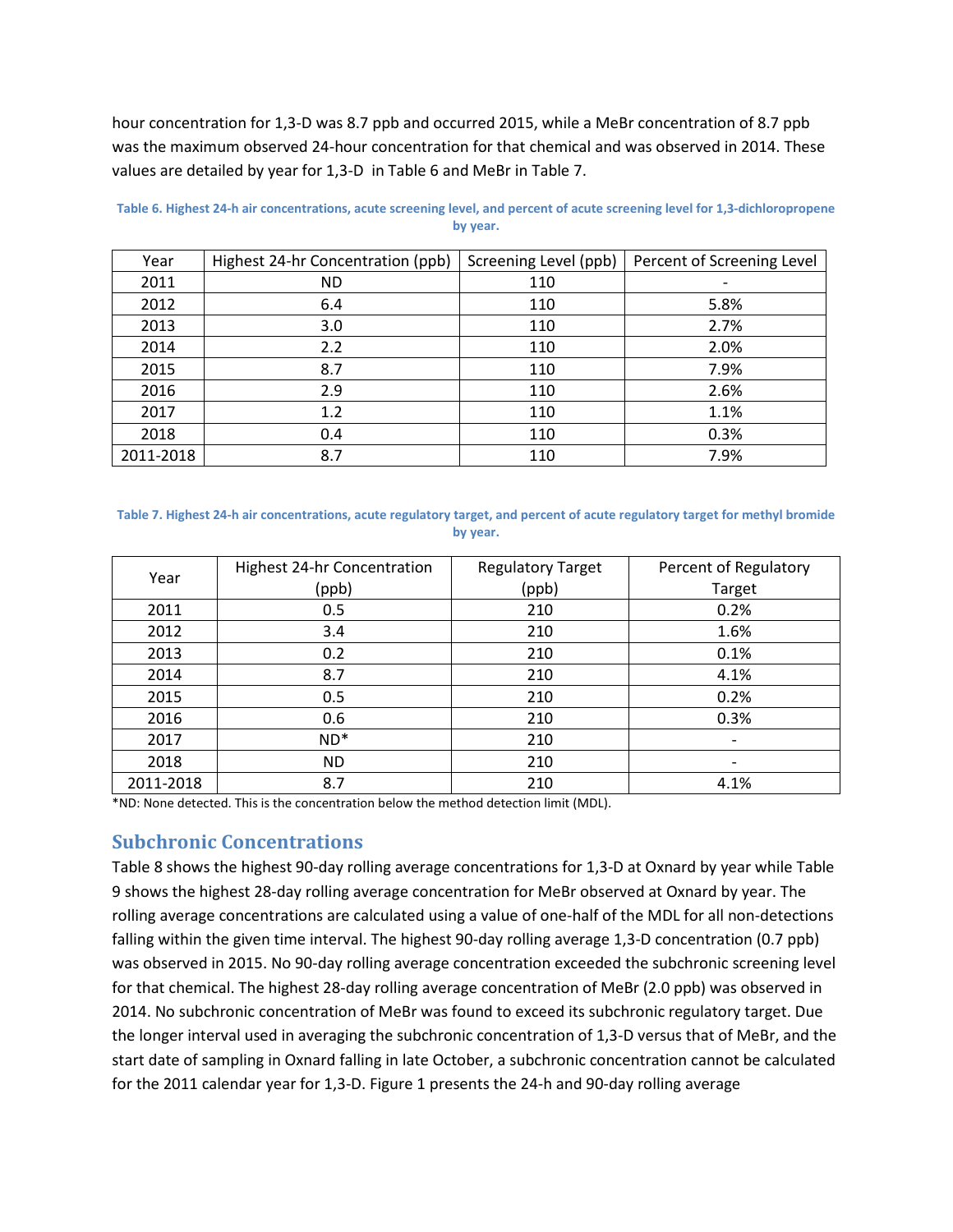concentrations of 1,3-D for 2011-2018 at Oxnard, whil[e Figure 2](#page-7-1) presents 2011-2018 time series of both 24-h and 28-day MeBr concentrations.

| Year      | Highest rolling 90-day average | Subchronic screening | Percent of subchronic |
|-----------|--------------------------------|----------------------|-----------------------|
|           | concentration (ppb)            | level (ppb)          | screening level       |
| 2012      | 0.62                           | 3.0                  | 20.5%                 |
| 2013      | 0.54                           | 3.0                  | 17.9%                 |
| 2014      | 0.19                           | 3.0                  | 6.3%                  |
| 2015      | 0.71                           | 3.0                  | 23.7%                 |
| 2016      | 0.27                           | 3.0                  | 8.9%                  |
| 2017      | 0.18                           | 3.0                  | 6.0%                  |
| 2018      | 0.07                           | 3.0                  | 2.4%                  |
| 2012-2018 | 0.71                           | 3.0                  | 23.7%                 |

**Table 8. Highest 90-day rolling average air concentrations, subchronic screening level, and percent of subchronic screening level for 1,3-dichloropropene by year.** 

#### **target for methyl bromide by year. Table 9. Highest 28-day rolling average air concentrations, subchronic regulatory target, and percent of subchronic regulatory**

|           | Highest rolling 28-day      | Subchronic regulatory | Percent of subchronic |
|-----------|-----------------------------|-----------------------|-----------------------|
| Year      | average concentration (ppb) | target (ppb)          | regulatory target     |
| 2011      | 0.15                        |                       | 5.0%                  |
| 2012      | 0.90                        |                       | 30.0%                 |
| 2013      | 0.05                        | 3                     | 1.7%                  |
| 2014      | 1.97                        | 3                     | 65.7%                 |
| 2015      | 0.27                        |                       | 9.0%                  |
| 2016      | 0.18                        | 3                     | 6.0%                  |
| 2017      | ND.                         | 3                     |                       |
| 2018      | ND.                         |                       |                       |
| 2011-2018 | 1.97                        | 3                     | 65.7%                 |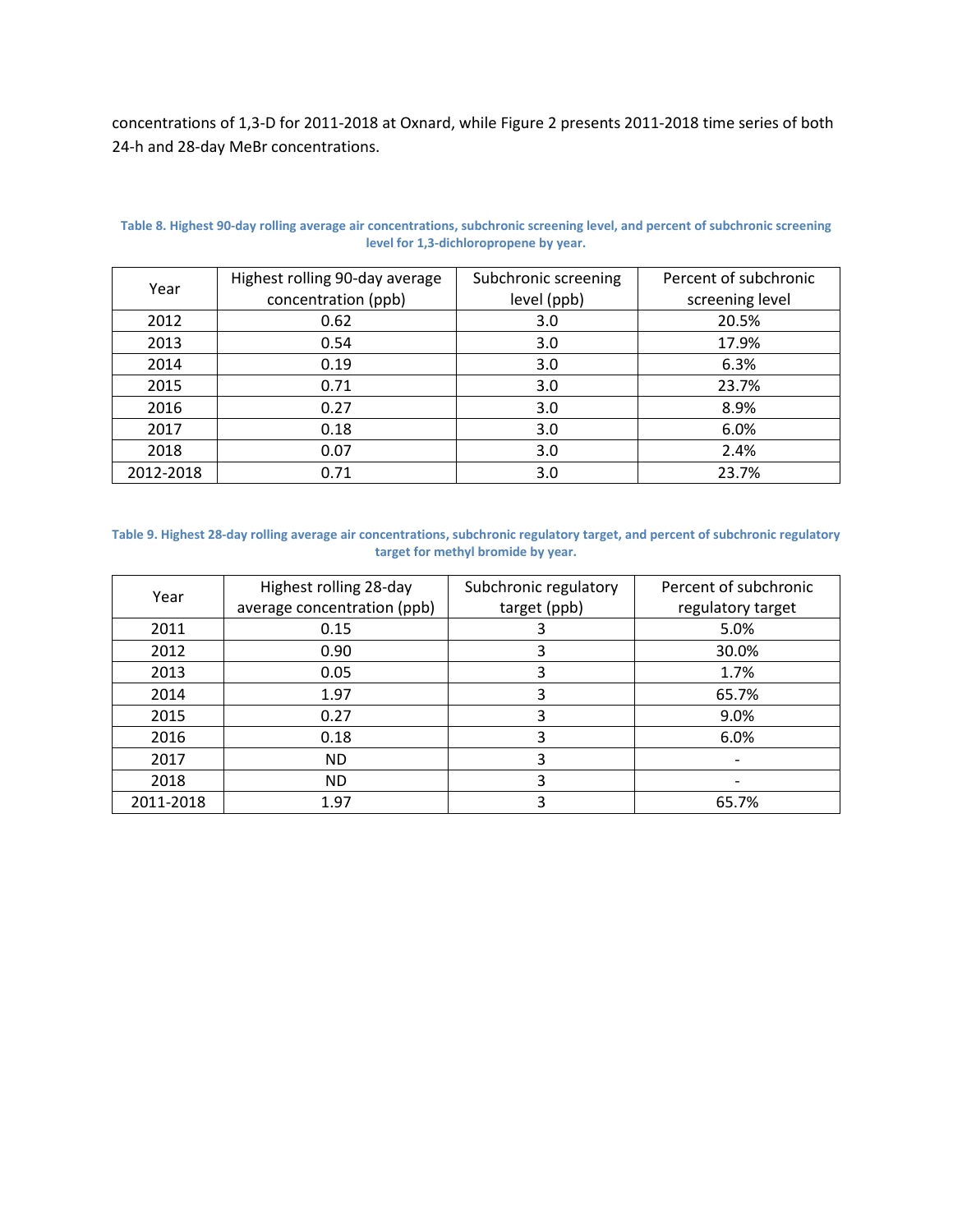

#### 1,3-Dichloropropene, Oxnard 2011-2018

**Figure 1. 24-hour and 90-day rolling average concentrations of 1,3-dichloropropene in Oxnard, 2011-2018.** 

<span id="page-7-0"></span>

Methyl bromide, Oxnard 2011-2018

<span id="page-7-1"></span>**Figure 2. 24-hour and 28-day rolling average concentrations of methyl bromide in Oxnard 2011-2018.**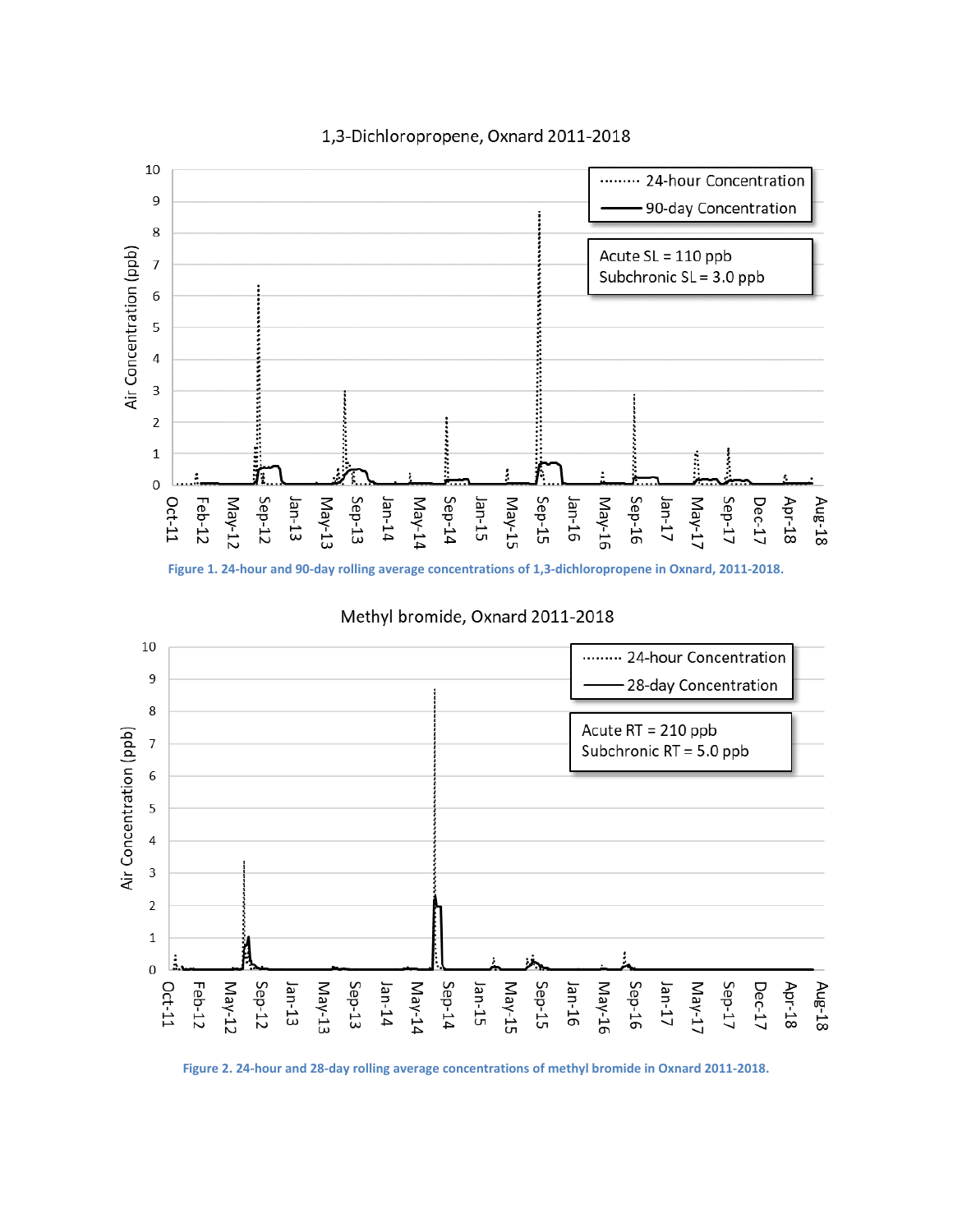# **Chronic Concentrations**

The annual average concentrations for 1,3-D are detailed by year i[n Table 10,](#page-8-0) whil[e Table 11](#page-8-1) presents this data for methyl bromide. The years 2011 and 2018 are not included in this section since monitoring at this site did not include a full 12 months. The year showing the highest concentration of 1,3 dichloropropene was 2015, while the year with the highest concentration of methyl bromide was 2014.

| Year      | 1-year average concentration (ppb)    | Screening Level (ppb) | Percent of Screening Level |
|-----------|---------------------------------------|-----------------------|----------------------------|
| 2011      | --                                    | 2.0                   | $- -$                      |
| 2012      | 0.19                                  | 2.0                   | 9.6%                       |
| 2013      | 0.17                                  | 2.0                   | 8.4%                       |
| 2014      | 0.09                                  | 2.0                   | 4.4%                       |
| 2015      | 0.21                                  | 2.0                   | 10.4%                      |
| 2016      | 0.11                                  | 2.0                   | 5.5%                       |
| 2017      | 0.11                                  | 2.0                   | 5.5%                       |
| 2018      | $\hspace{0.05cm}$ – $\hspace{0.05cm}$ | 2.0                   | $- -$                      |
| 2012-2017 | 0.15                                  | 2.0                   | 7.5%                       |

<span id="page-8-0"></span>**Table 10. Annual average air concentrations, chronic screening level, and percent of chronic screening level for 1,3 dichloropropene by year.** 

#### <span id="page-8-1"></span> **bromide by year. Table 11. Annual average air concentrations, chronic screening level, and percent of chronic screening level for methyl**

| Year      | 1-year average concentration (ppb) | Screening Level (ppb) | Percent of Screening Level |
|-----------|------------------------------------|-----------------------|----------------------------|
| 2011      | $- -$                              | 1.0                   | --                         |
| 2012      | 0.10                               | 1.0                   | 9.8%                       |
| 2013      | 0.02                               | 1.0                   | 2.1%                       |
| 2014      | 0.19                               | 1.0                   | 19.4%                      |
| 2015      | 0.05                               | 1.0                   | 4.9%                       |
| 2016      | 0.03                               | 1.0                   | 3.4%                       |
| 2017      | <b>ND</b>                          | 1.0                   | $\overline{\phantom{m}}$   |
| 2018      | <b>ND</b>                          | 1.0                   | --                         |
| 2012-2017 | 0.08                               | 1.0                   | 8.0%                       |

# **Cancer Risk Estimates**

1,3-D is classified as a human carcinogen by both the United States Environmental Protection Agency and Proposition 65. Cancer risk is typically expressed as the estimated probability of developing cancer over a 70-year lifetime (e.g., 1 in 100,000 or 1 in 1,000,000, also expressed as 1 x 10<sup>-5</sup> or 1 x 10<sup>-6</sup>, respectively).

DPR set a regulatory cancer risk goal for 1,3-D of 1 in 100,000  $(1 \times 10^{-5})$  in the 2016 Risk Management Directive (DPR 2016). Cancer risk can be estimated using air monitoring results and evaluated against the cancer risk goal using the following equation:

Cancer Risk = 
$$
CPF_H * LAC * nBR
$$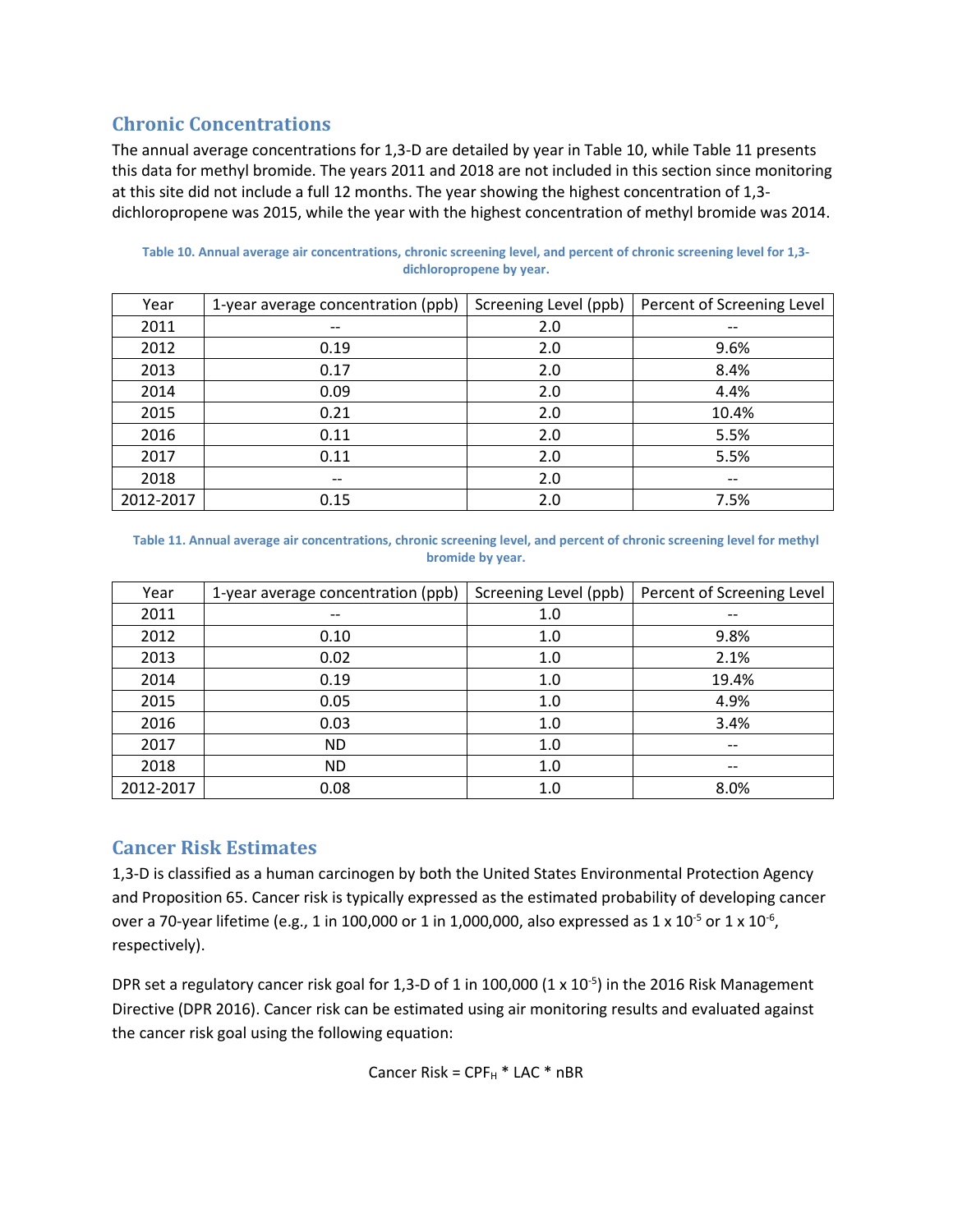Where:

Risk = probability of an additional case of cancer over a 70-year period.

 $CPF_H$  = estimated cancer potency factor in humans (mg/kg/day)<sup>-1</sup>.

LAC = mean lifetime (70-year) air concentration (mg m<sup>-3</sup>).

nBR = normalized breathing rate of a human adult ( $m^3$  kg<sup>-1</sup> day<sup>-1</sup>).

The DPR-estimated value of CPF<sub>H</sub> based on a portal-of-entry effect, is 0.014 (mg/kg/day)<sup>-1</sup> (DPR 2015).

DPR assumes nBR to be 0.28  $m^3$  kg<sup>-1</sup> day<sup>-1</sup> (DPR 2015). For this study and based on the available monitoring data, LAC is taken as the mean annual concentration of total 1,3-D at a monitoring location for all available years, with non-detection samples assigned a value of one-half of the RL. Alternatively, the cancer risk can be expressed relative to DPR's regulatory target of 0.56 ppb (CPF $_H$  \* nBR, and converting units). [Table 12](#page-9-0) shows the estimated cancer risk from 1,3-D exposures for Oxnard based on 2011-2018 monitoring data.

#### **Table 12. 1,3-dichloropropene cancer risk estimate comparisons for Oxnard 2011-2018.**

<span id="page-9-0"></span>

| 2011-2018 Average Concentration | Lifetime (70-year) Regulatory | Average Cancer Risk  |
|---------------------------------|-------------------------------|----------------------|
| (TWA) (ppb) *                   | Target (ppb)                  | Estimate             |
| 0.19                            | 0.56                          | $2.5 \times 10^{-6}$ |

\* This value is a time-weighted average (TWA), rather than the mean concentration used to calculate the annual averages in the previous section of this report.

# **Quality Control Samples**

Quality control samples collected in the field included both collocated ("field duplicate") samples and field spike samples. Percent recoveries for field spikes of the *cis-* isomer of 1,3-D ranged from 95.1% to 111.9%, while percent recoveries of the *trans*- isomer of 1,3-D ranged from 96.6% to 116.8%. The percent recovery for field spikes of MeBr ranged from 91.7% to 107.4%. The results for all of these field spikes is presented in [Table 13.](#page-9-1)

<span id="page-9-1"></span>

|                   | $cis-1,3-D$           | $trans-1,3-D$         | MeBr                  |  |
|-------------------|-----------------------|-----------------------|-----------------------|--|
| Sample Start Date | (% recovery)          | (% recovery)          | (% recovery)          |  |
| 1/20/18           | No Matching           | No Matching           | No Matching           |  |
|                   | <b>Primary Sample</b> | <b>Primary Sample</b> | <b>Primary Sample</b> |  |
| 2/19/18           | 100.2%                | 105.4%                | 91.7%                 |  |
| 3/21/18           | 95.1%                 | 100.0%                | 92.0%                 |  |
| 4/20/18           | 96.6%                 | 96.6%                 | 98.3%                 |  |
| 5/20/18           | 111.9%                | 116.8%                | 103.7%                |  |
| 6/19/18           | 108.8%                | 114.7%                | 105.0%                |  |
| 7/19/18           | 106.2%                | 112.6%                | 107.4%                |  |

#### **Table 13. Percent recoveries for field spike QC samples.**